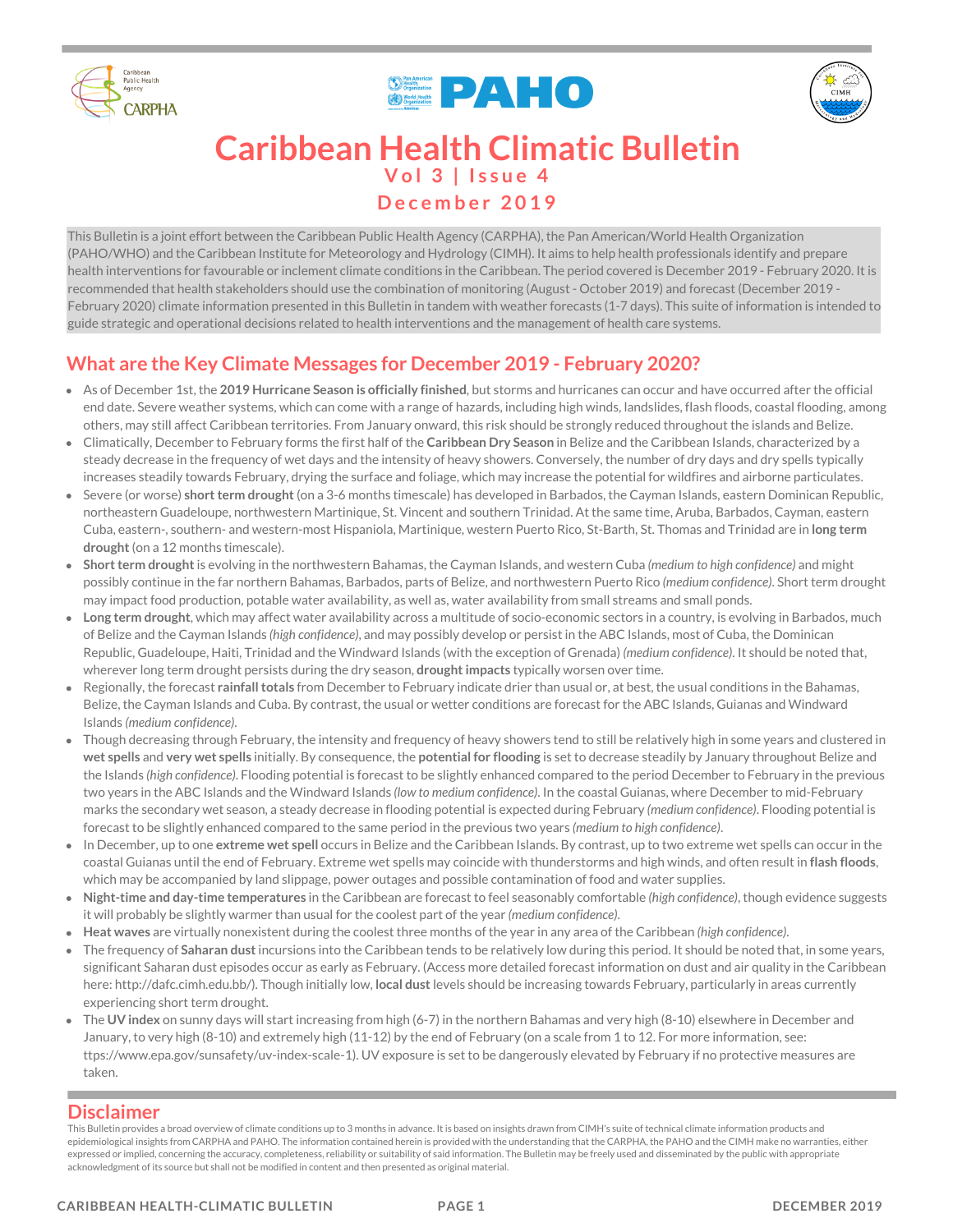### **What are the Health Implications for December 2019 - February 2020?**

#### **Respiratory Illness**



Less frequent episodes of Saharan dust incursions into the Caribbean in the coming season may reduce risk of exacerbations of **allergic rhinitis** and **asthma** in susceptible persons; but this effect may be offset, at times, in areas where there is drying of the surface and foliage. This risk may be further exacerbated during wildfires.



#### **Gastrointestinal Illness**

Where episodes of flooding may occur, cases of **gastroenteritis** and **ENT** may increase, where persons wade in flood waters (which could also inflict skin-disease), or consume foods contaminated by these waters. This is particularly the case in the coastal Guianas.

#### **Non-communicable Diseases**



- **Morbidity from excessive heat** due to high temperatures across the region should not be an issue in the period of interest.
- Though dangerous UV radiation will be at its annual minimum in December and January, excessive exposure can cause **skin damage** across the population on sunny days (for more information, see:

https://www.epa.gov/sunsafety/uv-index-scale-1). The exposure will increase in February.

#### **Vector-Borne Illness**

Where episodes of flooding may occur, particularly in the Guianas, there is increased risk of **Leptospirosis** due to displacement of vectors such as rodents into houses, increasing the risk of contamination of household surfaces and food-stores.



- The presence of stagnant water in the aftermath of a flood may promote the breeding of mosquitoes. However, note that in the case of flash floods, flood waters may sweep away mosquito eggs, larvae and pupae, potentially reducing mosquito populations.
- During the early dry season, there is an increased chance of long term drought and recurrent dry spells are expected. Increased use of containers for storage may potentially create more breeding sites for mosquitoes, especially those associated with mosquito borne diseases, such as **Dengue**, **Chikungunya** and **Zika** which are of great concern for Caribbean territories. Access useful materials on mosquito control measures here:

[https://www.paho.org/hq/index.php? option=com\_content&view=article&id=12355:cdemosquito-awareness-week&Itemid=42087&lang=en]

### **Disclaimer**

This Bulletin provides a broad overview of climate conditions up to 3 months in advance. It is based on insights drawn from CIMH's suite of technical climate information products and epidemiological insights from CARPHA and PAHO. The information contained herein is provided with the understanding that the CARPHA, the PAHO and the CIMH make no warranties, either expressed or implied, concerning the accuracy, completeness, reliability or suitability of said information. The Bulletin may be freely used and disseminated by the public with appropriate acknowledgment of its source but shall not be modified in content and then presented as original material.

#### **Well-Being and Mental Health**



Severe weather systems, which can come with a range of hazards, including high winds, landslides, flash floods, among others, may possibly affect Caribbean territories. Although the 2019Hurricane Season has come to an end, health practitioners and administrators should still maintain a state of **readiness**.



**Food insecurity** would be a concern due to the potential for extensive crop damage and/or loss due to drought and frequent dry spells in affected areas or resulting from flooding in the coastal Guianas.



**Psychosocial impacts** are still being felt in the countries affected by the 2017 Hurricanes Irma and Maria and by the 2019 Hurricane Dorian. When disasters have seasonal patterns, like hurricanes, floods and drought, anxiety among survivors will increase as alerts on isolated events arise. Health Care Professionals are therefore advised to be sensitive to these issues, as they interact with patients.